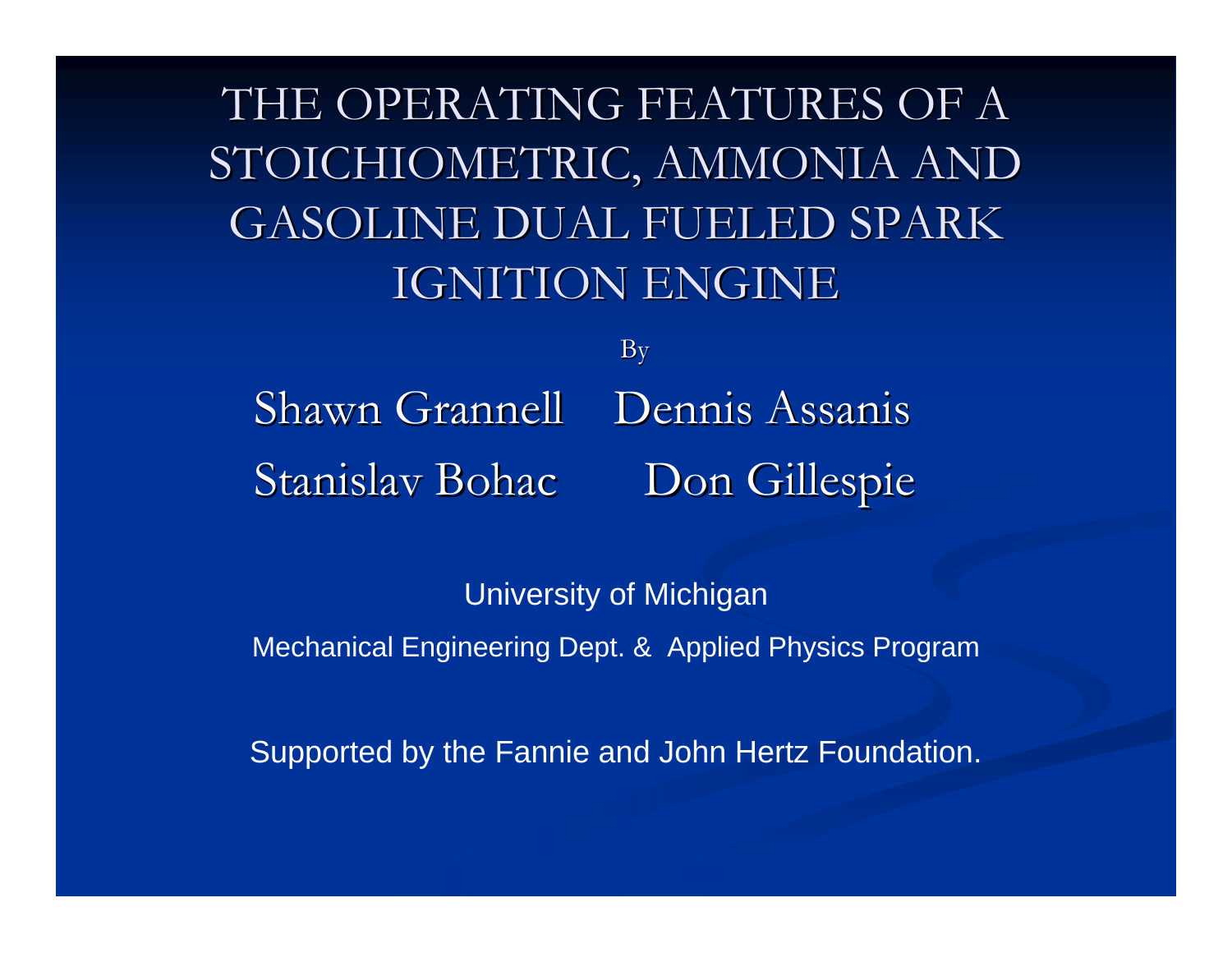# **Overview Overview**

**Experimental Engine**  $\blacksquare$  Basic Features  $\blacksquare$  Fuel Mix Map **Rough and Knock Limits**  $\blacksquare$  Thermal Efficiency **Engine Out Emissions**  Post Catalyst Emissions Post Catalyst Emissions  $\Box$  Conclusions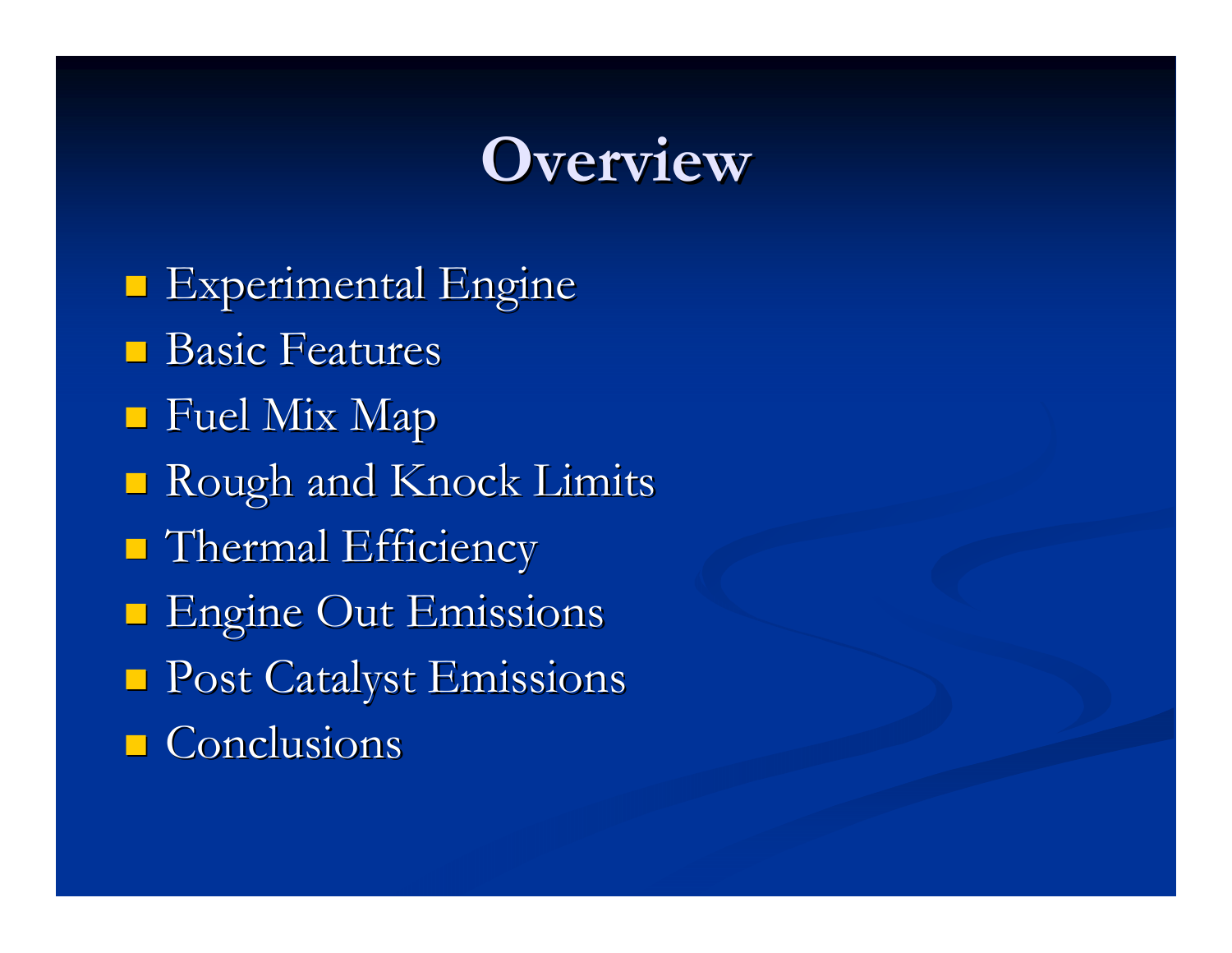# **Ideal Combustion Equation Ideal Combustion Equation**

- $(0.79 \text{ N}_2 + 0.21 \text{ O}_2) + 0.024 \text{ b } C_6\text{H}_{11} + 0.28(1-\text{b}) \text{ NH}_3$  $\Rightarrow$  (0.93 – 0.14b) N<sub>2</sub> + (0.42 – 0.288b) H<sub>2</sub>O +  $0.144$ b  $\mathrm{CO}_2$
- Lower Heating Value (LHV) energy yield: (88.7 4b) kJ
- $\blacksquare$  b = fraction of the oxygen burned by gasoline.  $0 \leq b \leq 1$
- Stoichiometric ammonia/air mixture has  $83%$  of energy density of stoichiometric gasoline/air mixture.
- Gasoline is the combustion promoter. Other fuels such as hydrogen could be used as combustion promoters.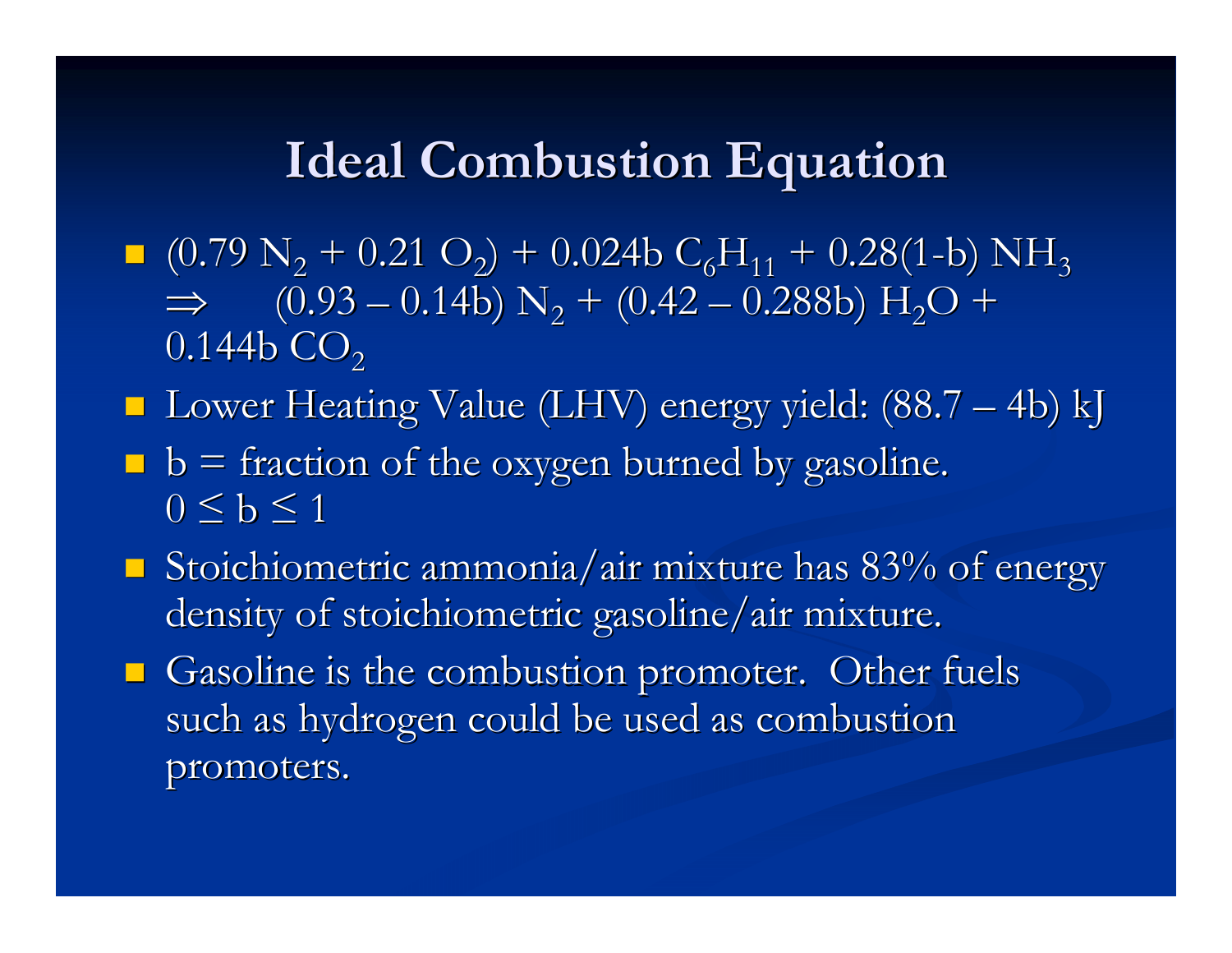# **CFR Engine Features CFR Engine Features**

- $\blacksquare$ Variable compression ratio.
- **Supercharge Capability.**
- $\blacksquare$ Cylinder pressure monitored with sensor.
- p. Rigorous, calibrated measurements during steady state operation.
- Single cylinder  $= 0.625$  liters.
- Ammonia used without decomposing any of it first.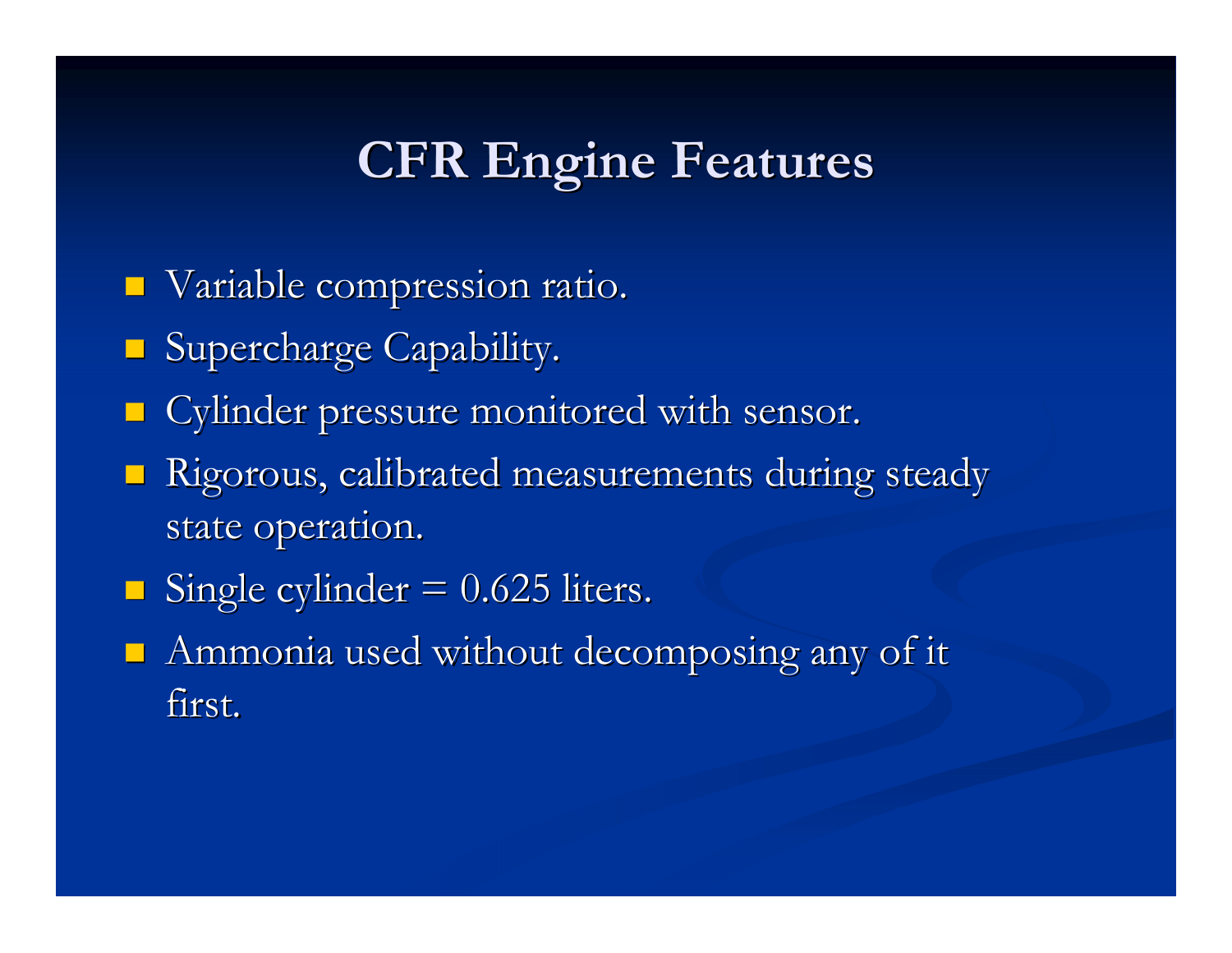### Compression Ratio Crank



Spark Advance

Post Catalyst Oxygen Sensor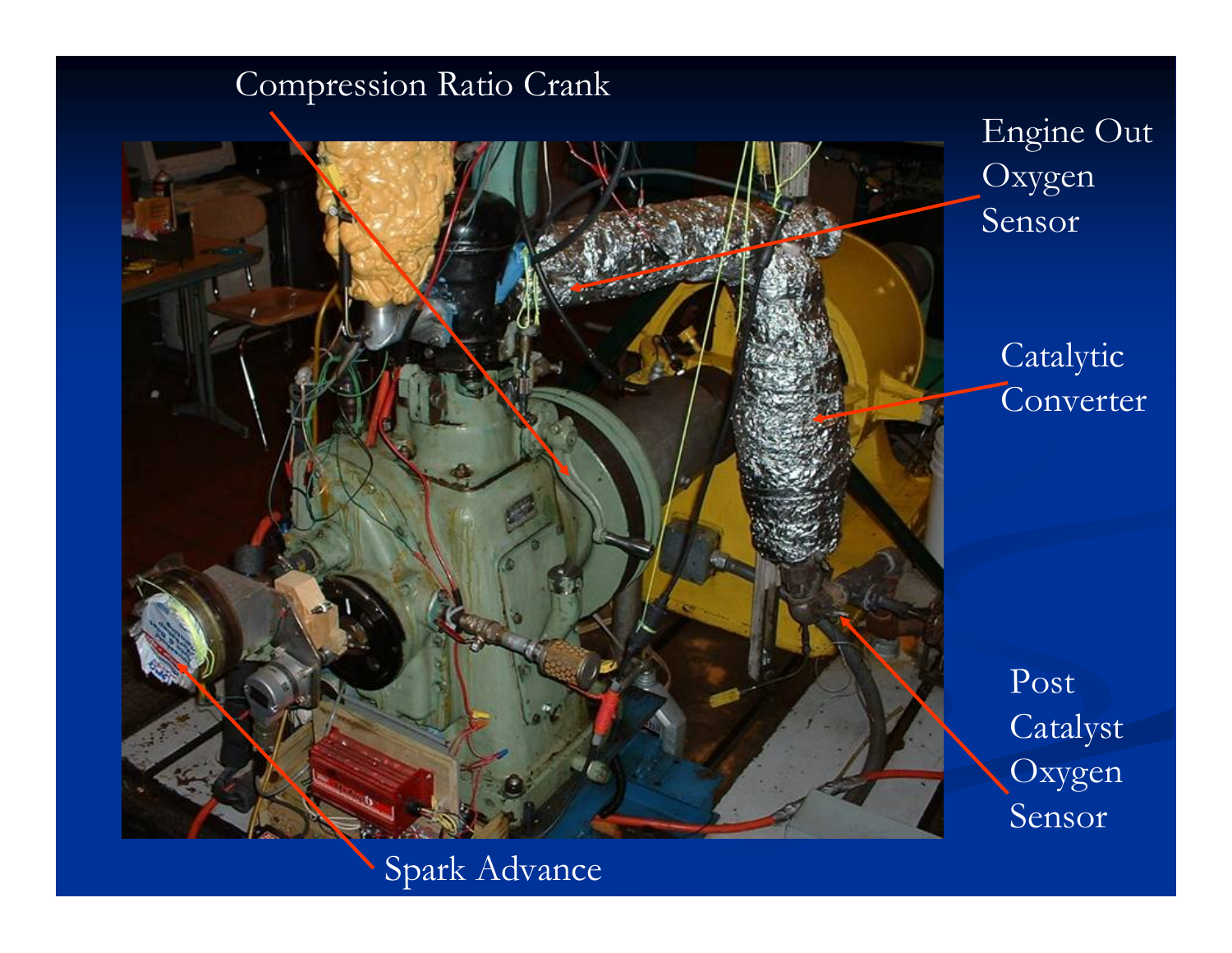Supercharge Air Hose

Intake Air Heater





Intake Chamber

Gasoline Injector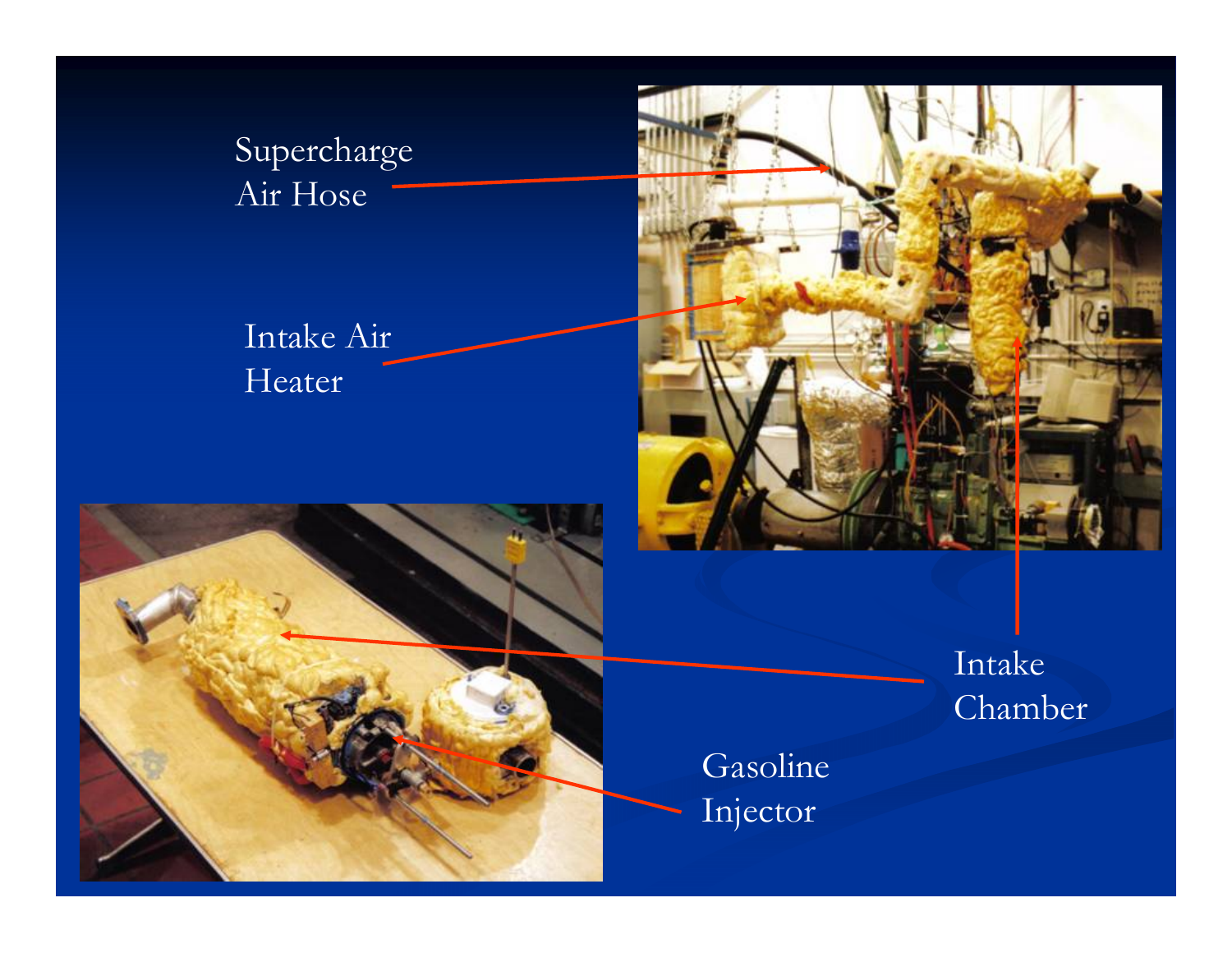# **Work Definitions: Work Definitions:**

- $\blacksquare$  IMEP<sub>g</sub> = (gross) Indicated Mean Effective Pressure.  $(kPa)$  The effective piston driving pressure for compression/expansion.
- $\blacksquare$  IMEP<sub>n</sub> = (net) Indicated Mean Effective Pressure. (kPa) Same, but also includes intake/exhaust processes.
- $\blacksquare$  BMEP = Brake Mean Effective Pressure. The effective driving pressure for work available at the crankshaft.
- $\blacksquare$  FMEP = Friction Mean Effective Pressure. For most engines, this is about 1-1.5 bar.
- $\blacksquare$  BMEP  $\blacksquare$  IMEP<sub>n</sub> - FMEP.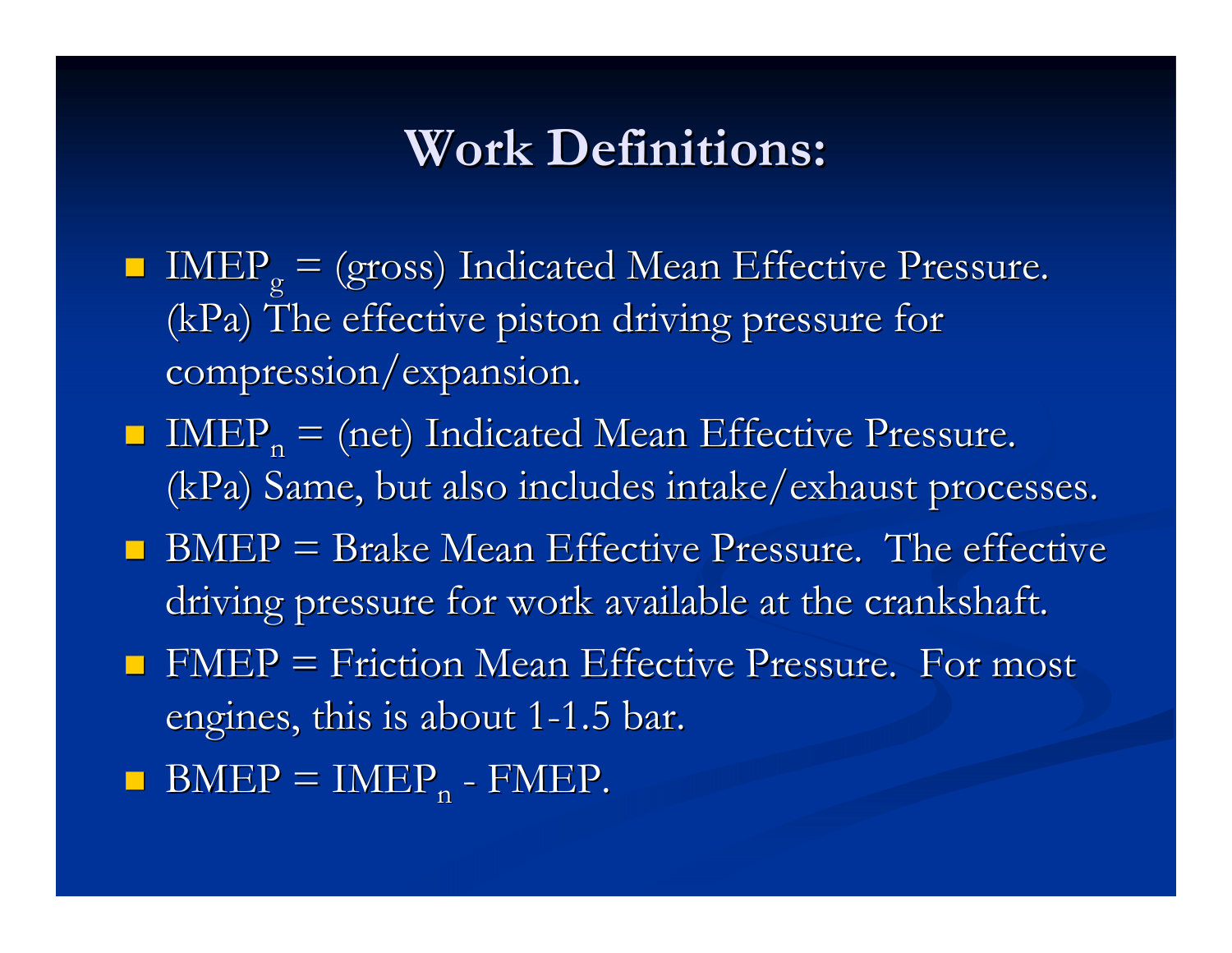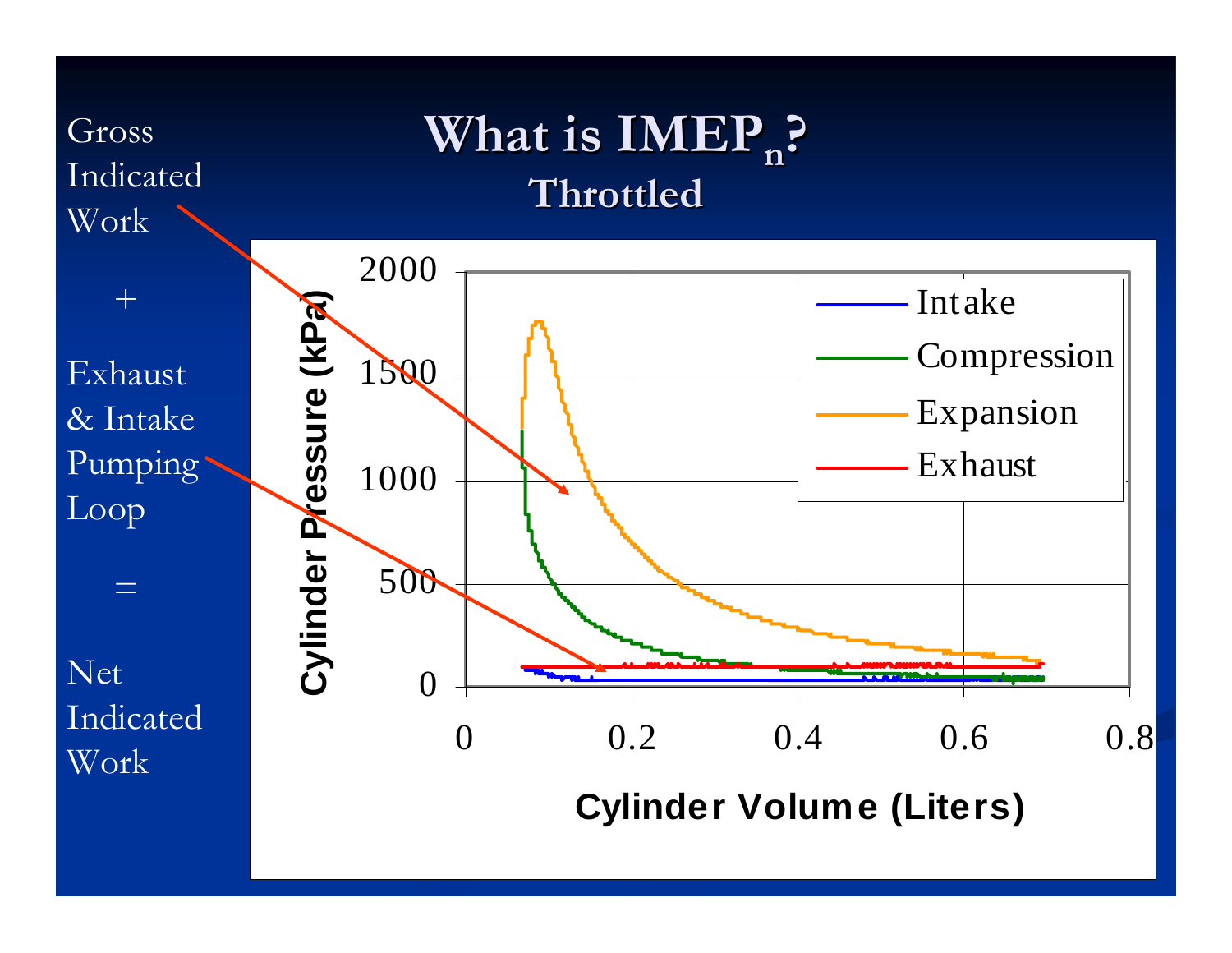# **What happens at the rough limit? What happens at the rough limit?**



**Crank Angle (deg)**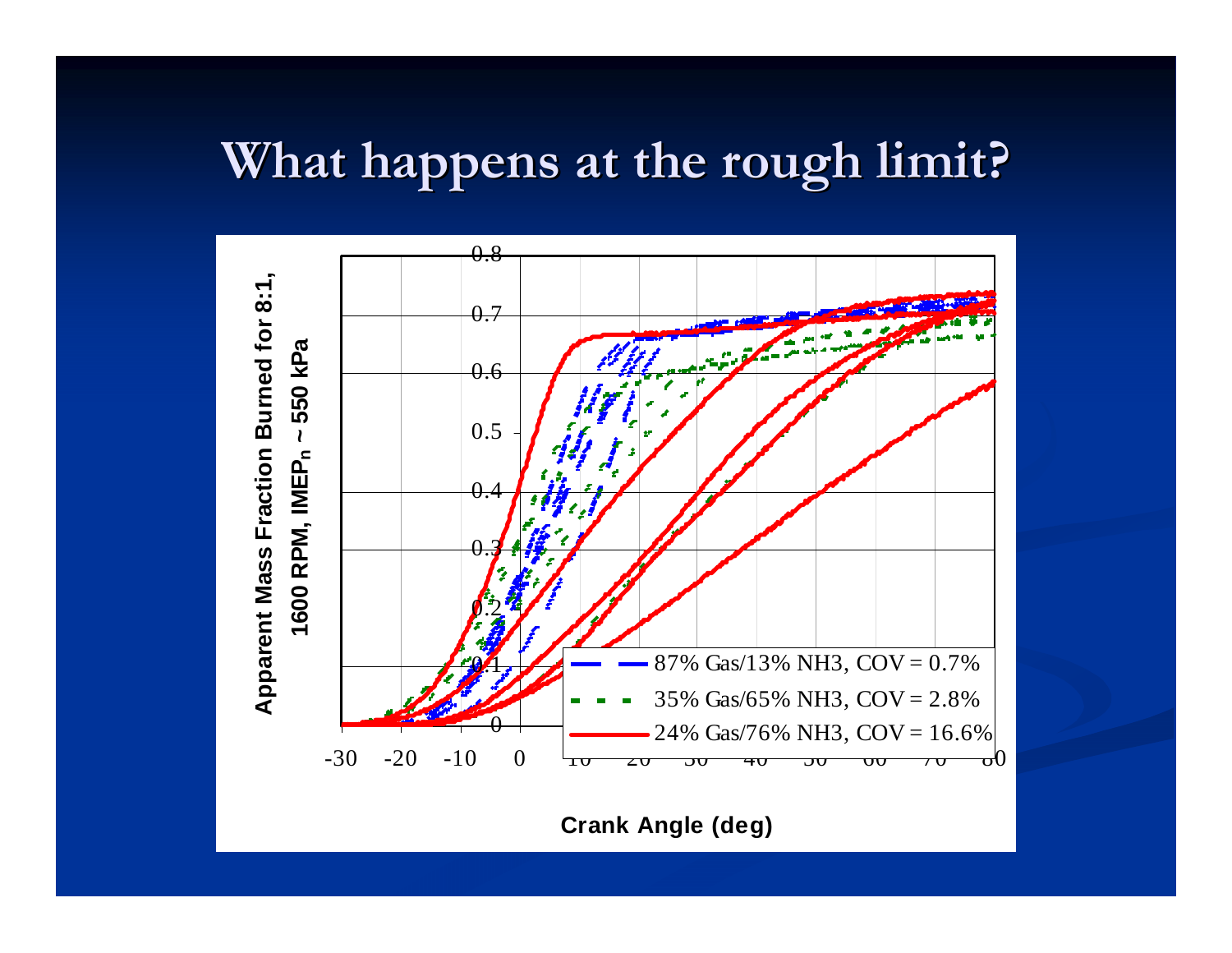# **What about Knock? What about Knock?**

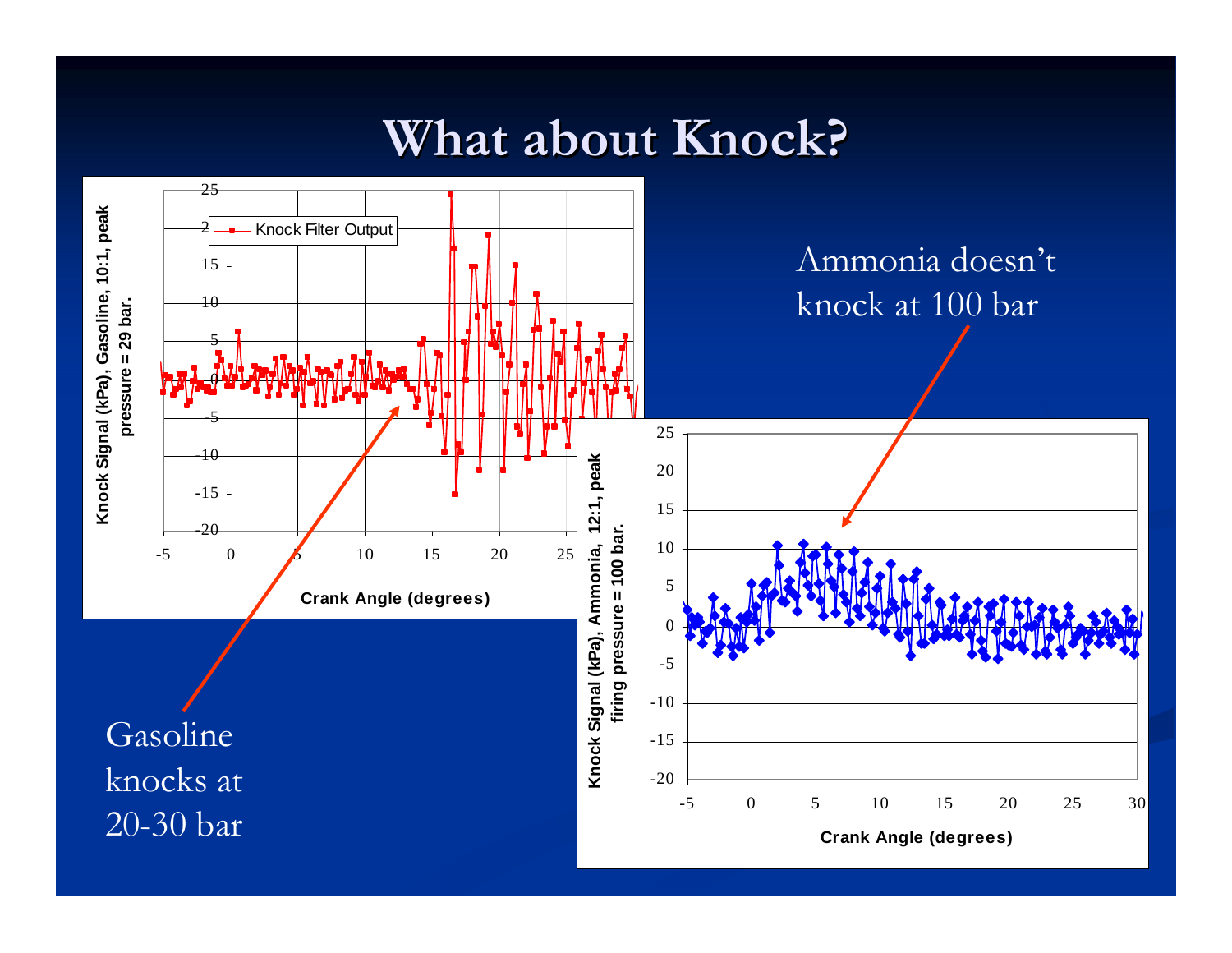## **Cylinder Pressure and Mass Fraction Burned Cylinder Pressure and Mass Fraction Burned**









#### **Rough Limit Smooth, MBT Retarded Spark**





Increasing gasoline input per cycle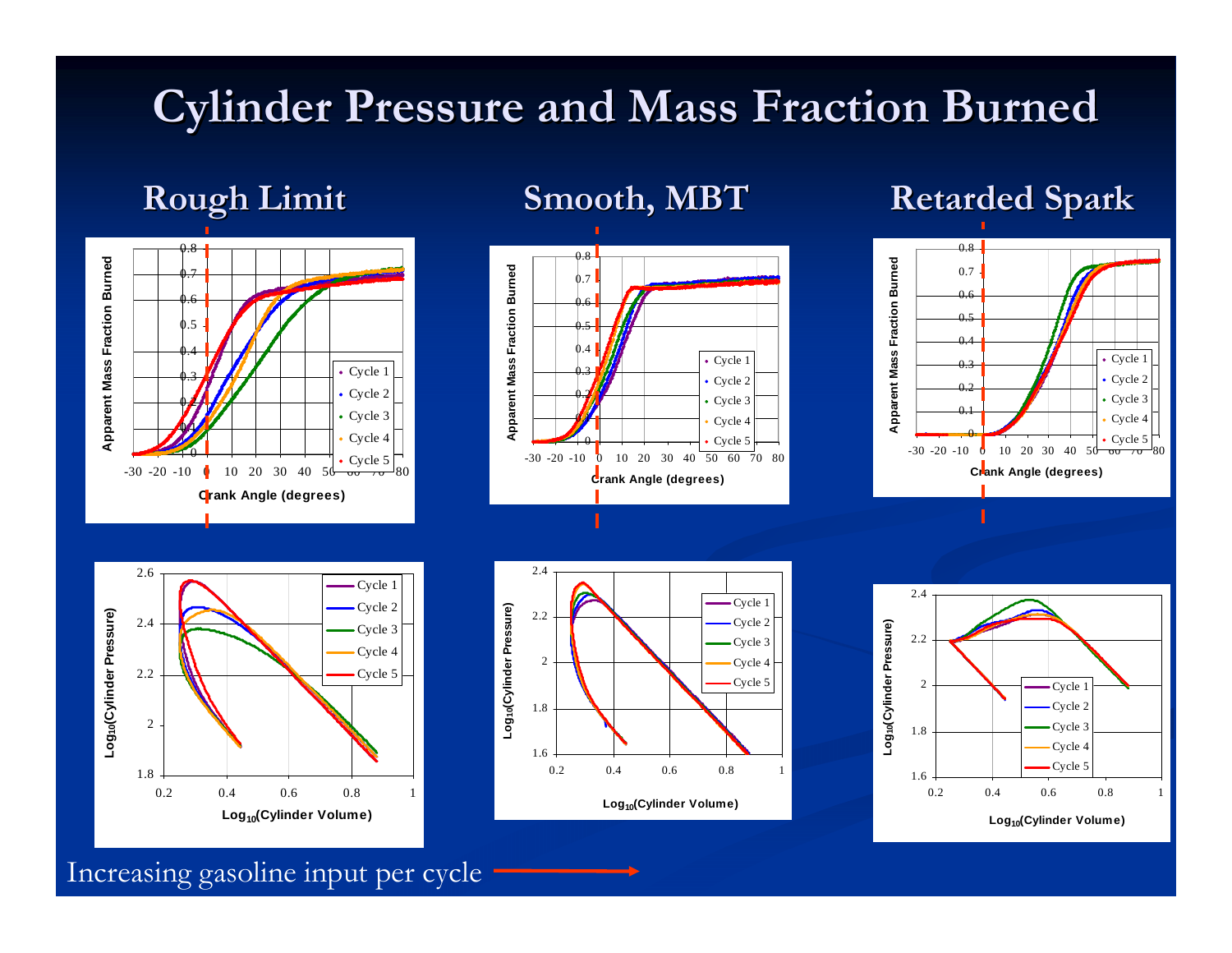# **Fuel Mix Sweep for 8:1, 1600 RPM, Fuel Mix Sweep for 8:1, 1600 RPM, IMEPn <sup>=</sup> 550 kPa**

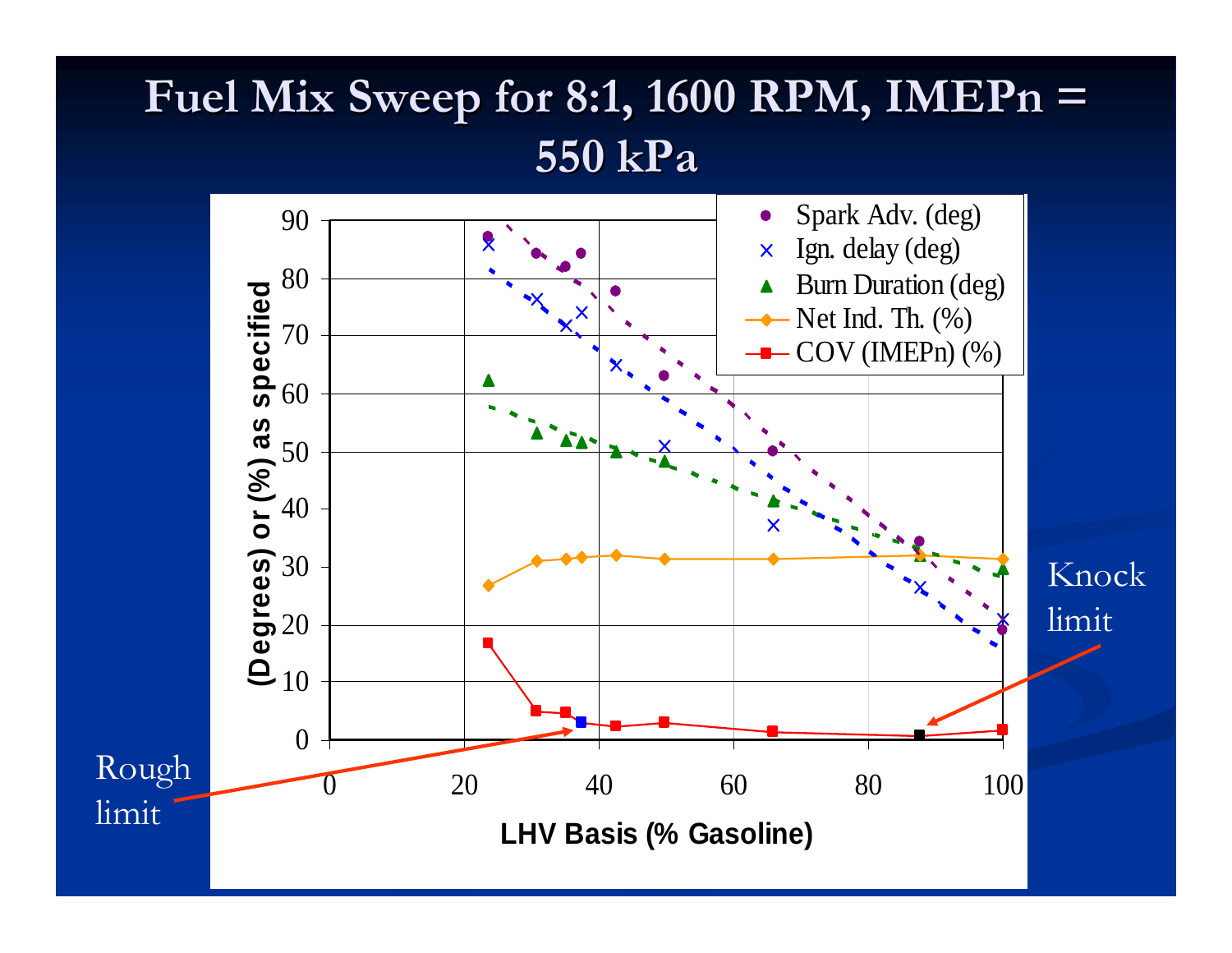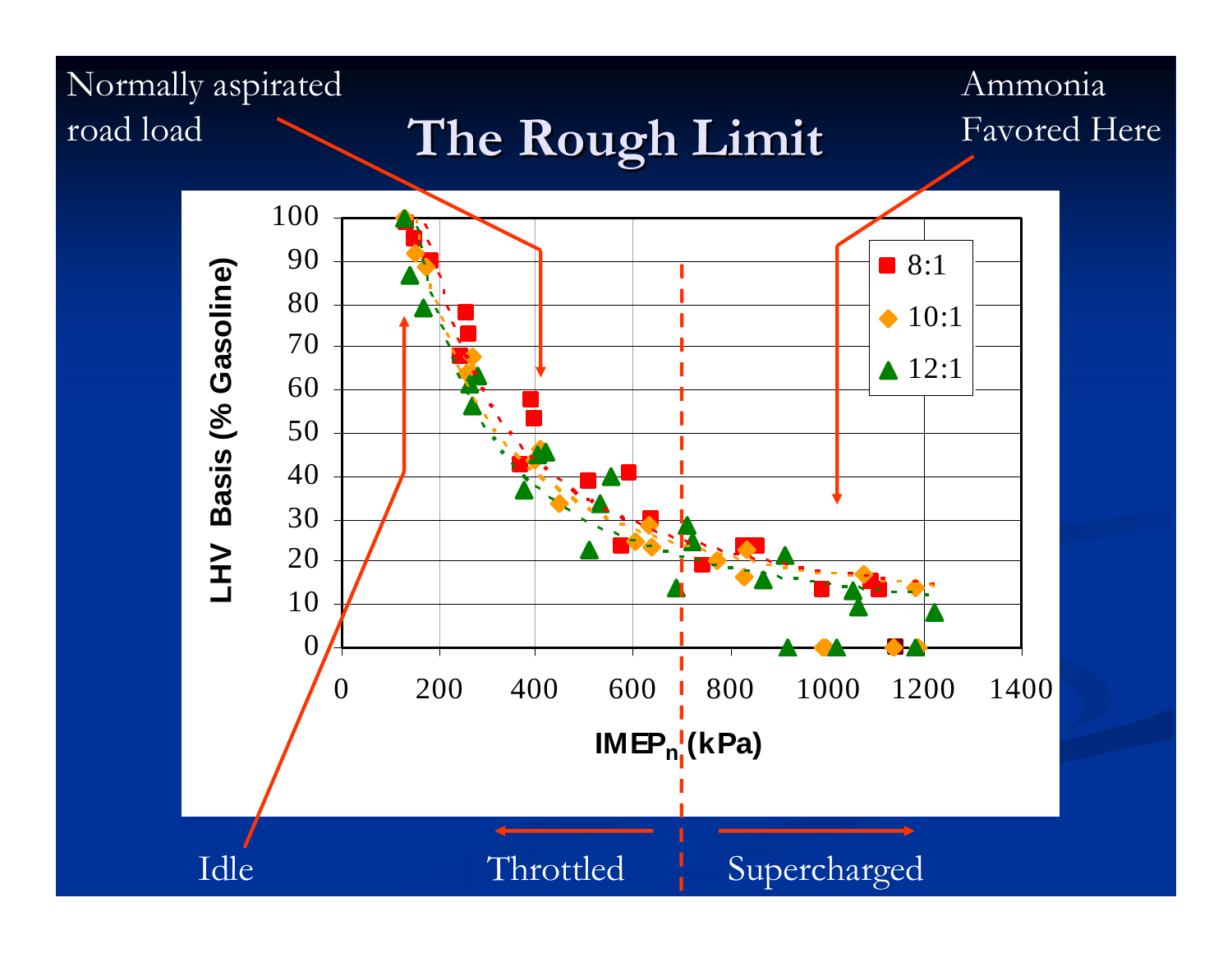#### Charge density at spark depends on load at **rough limit spark rough limit spark .**

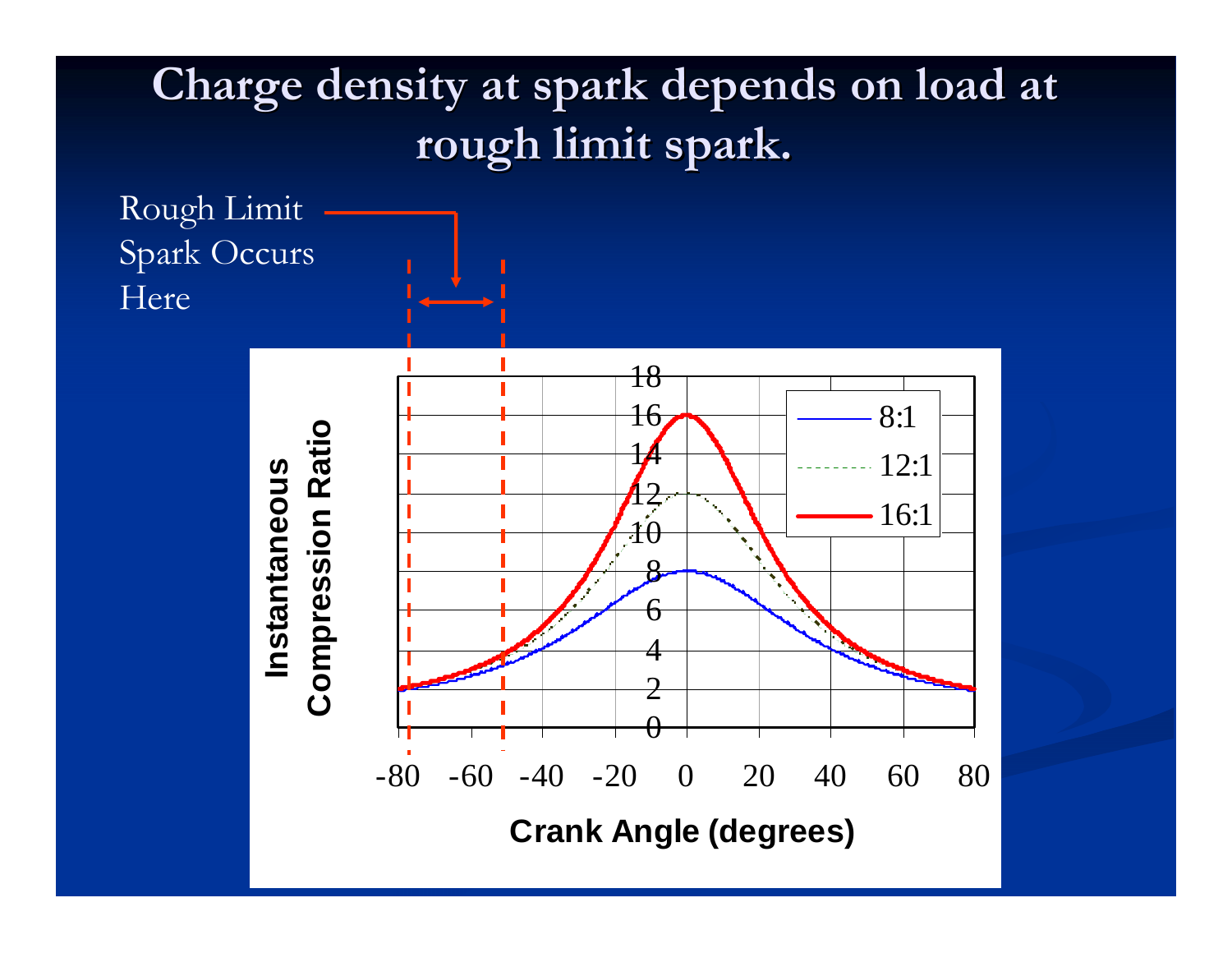# **Rough limit behavior depends on charge Rough limit behavior depends on charge density @ spark density @ spark**

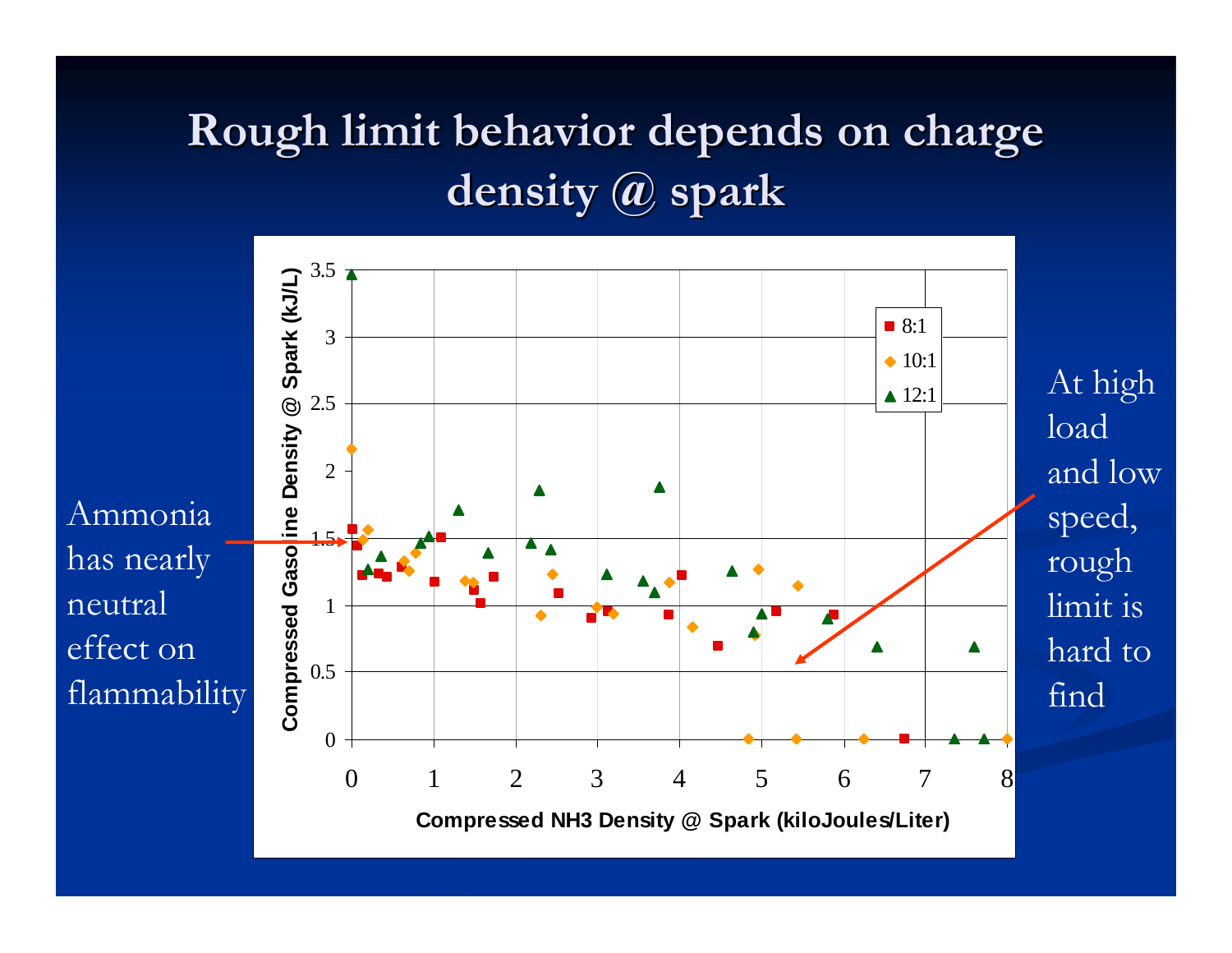# The Knock Limit and Knock/Rough Limit **Crossover at 12:1 Crossover at 12:1**

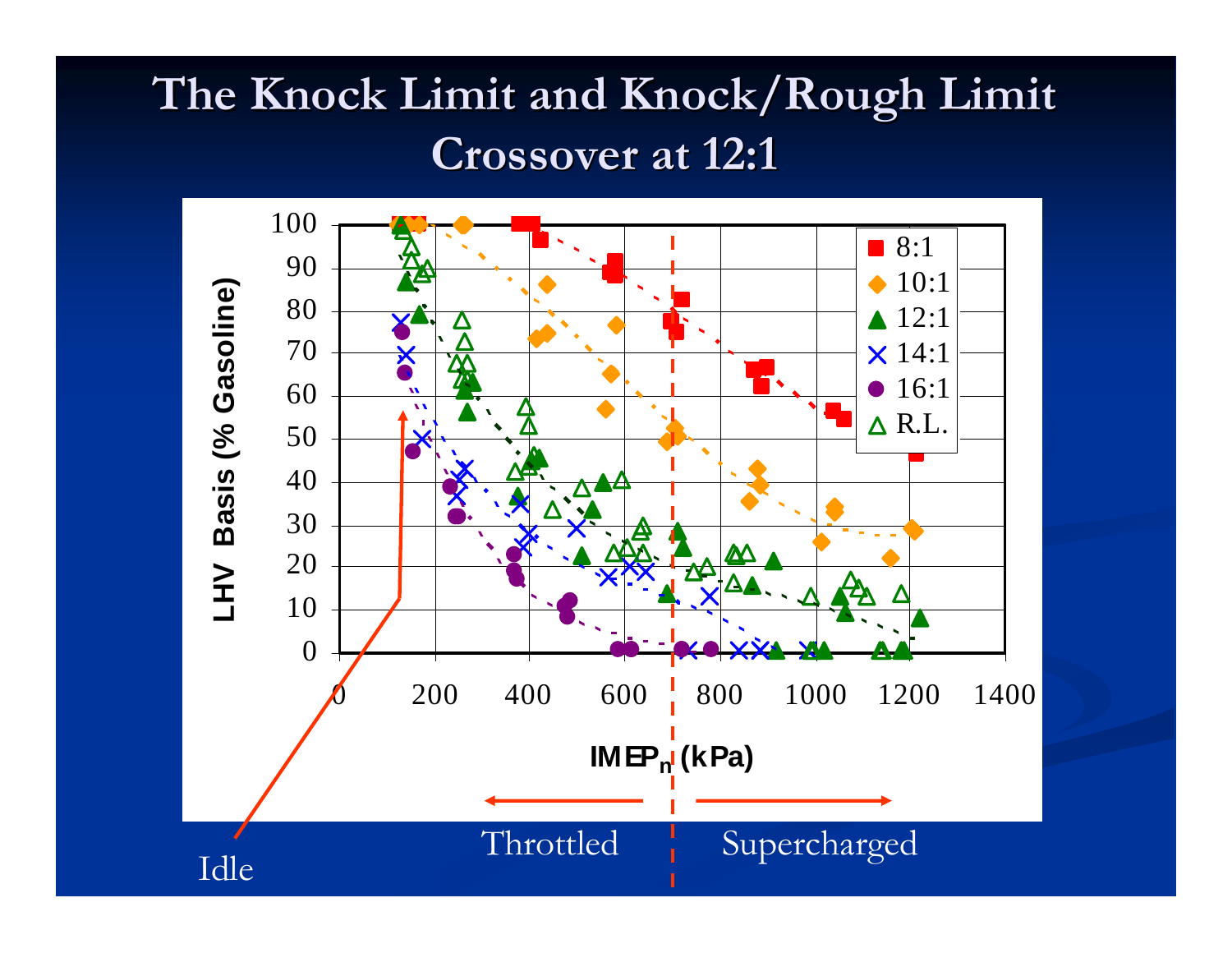#### **Charge density depends on load and Charge density depends on load and compression ratio at incipient knock compression ratio at incipient knock .**

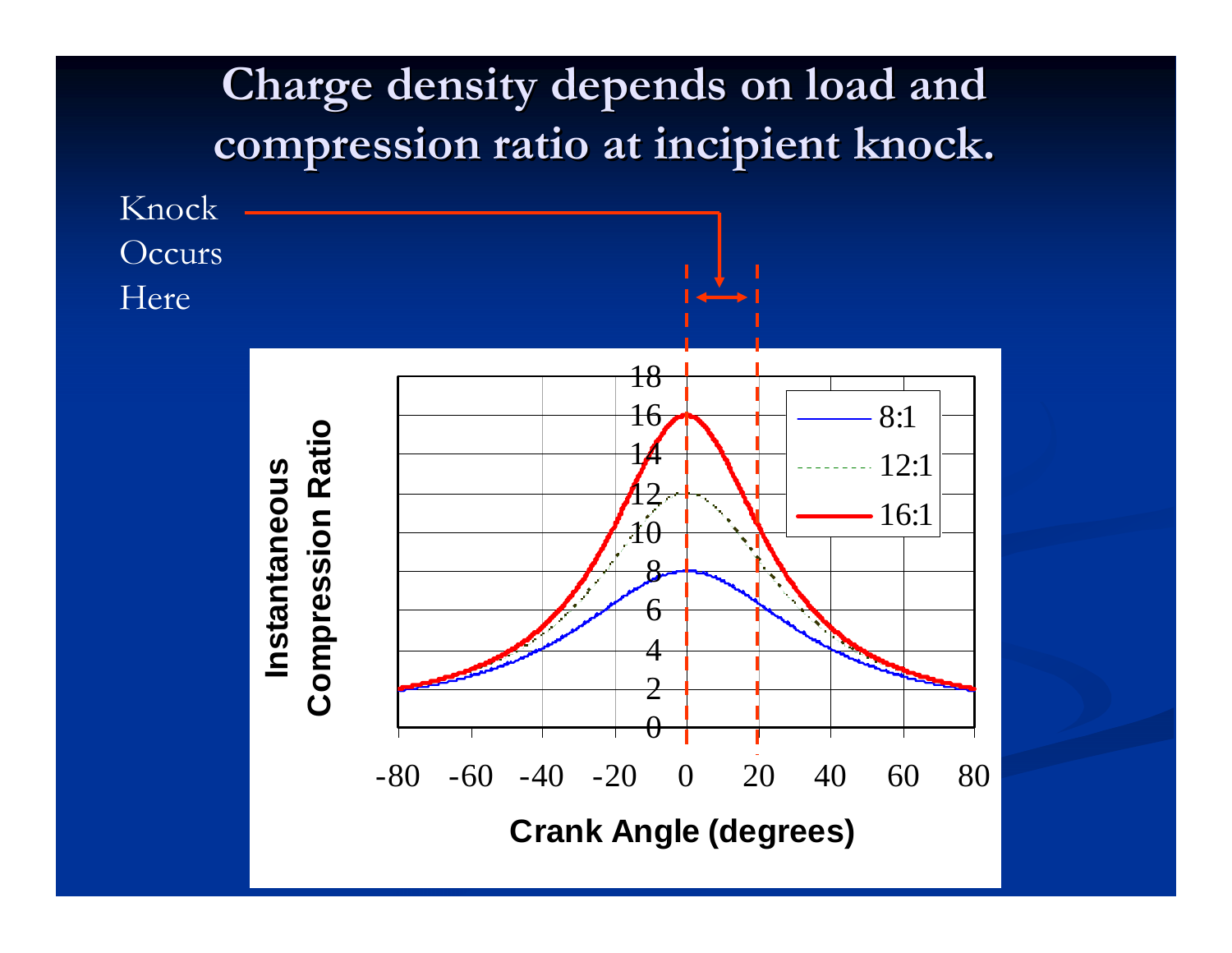## **Power and Efficiency for Gasoline Power and Efficiency for Gasoline**

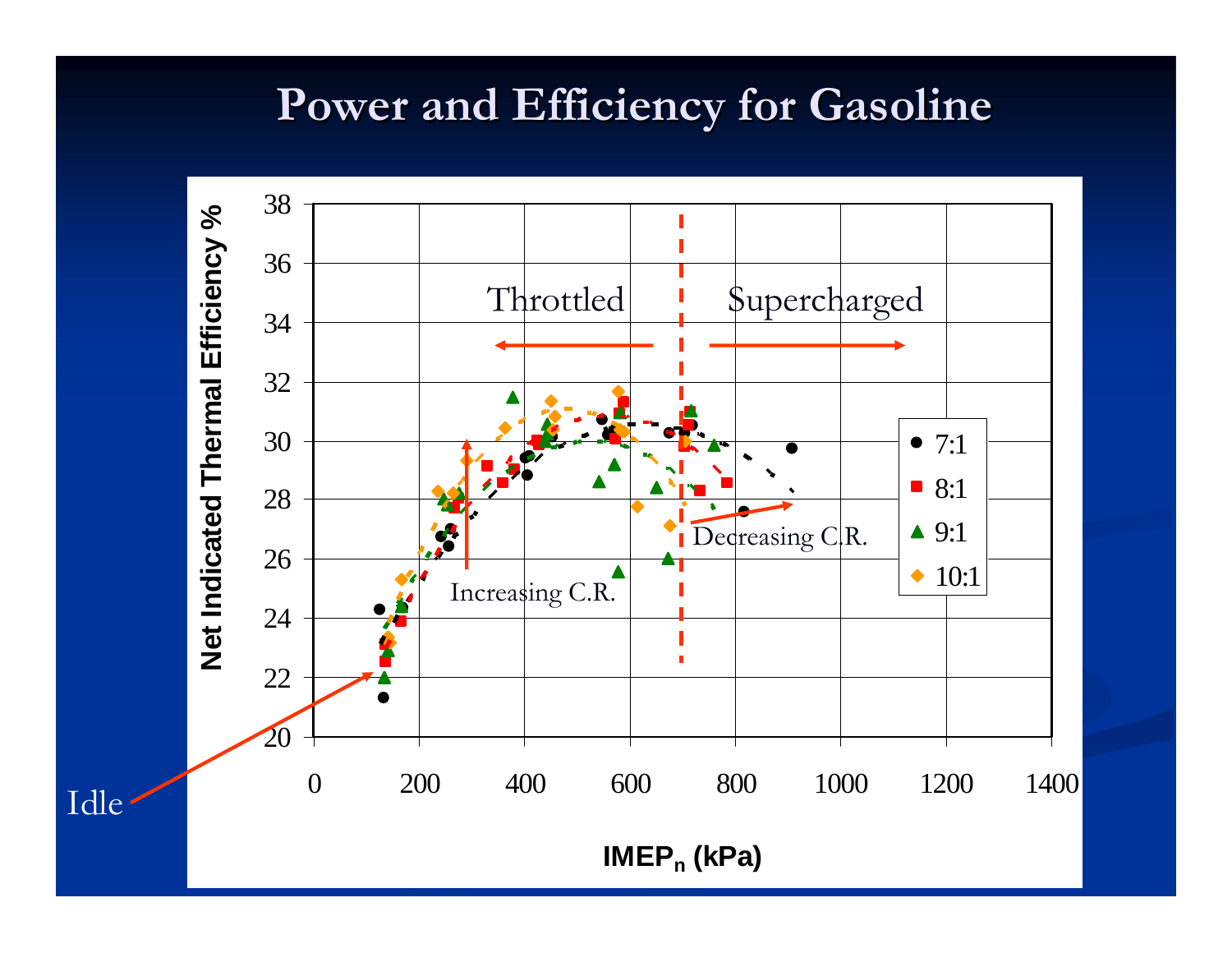# Efficiency for  $NH<sub>3</sub>/Gasoline, Rough Limit$



Idle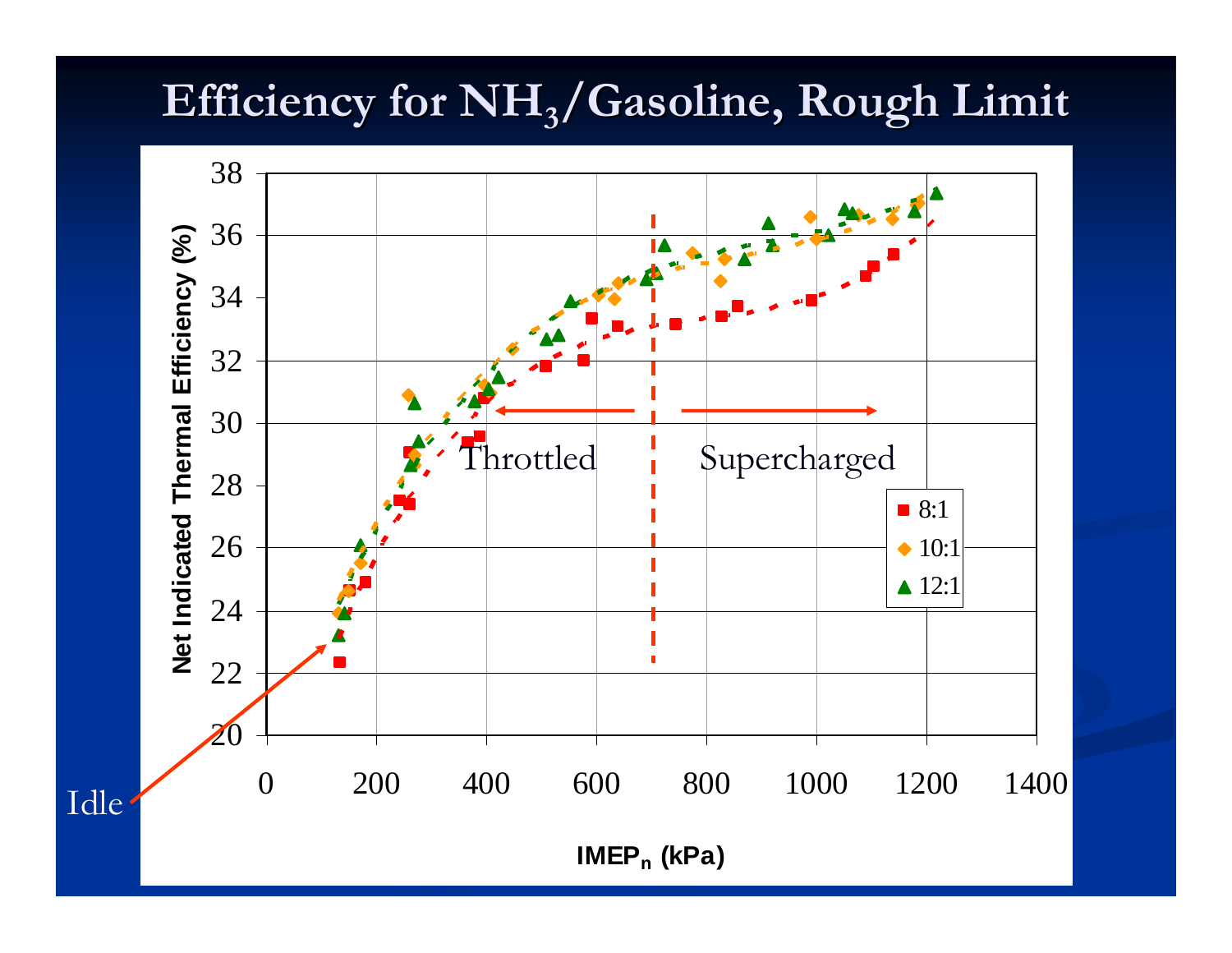# $\operatorname{Efficiency}$  for  $\operatorname{NH}_3/\mathbf{G}$ asoline, Knock Limit

![](_page_19_Figure_1.jpeg)

Idle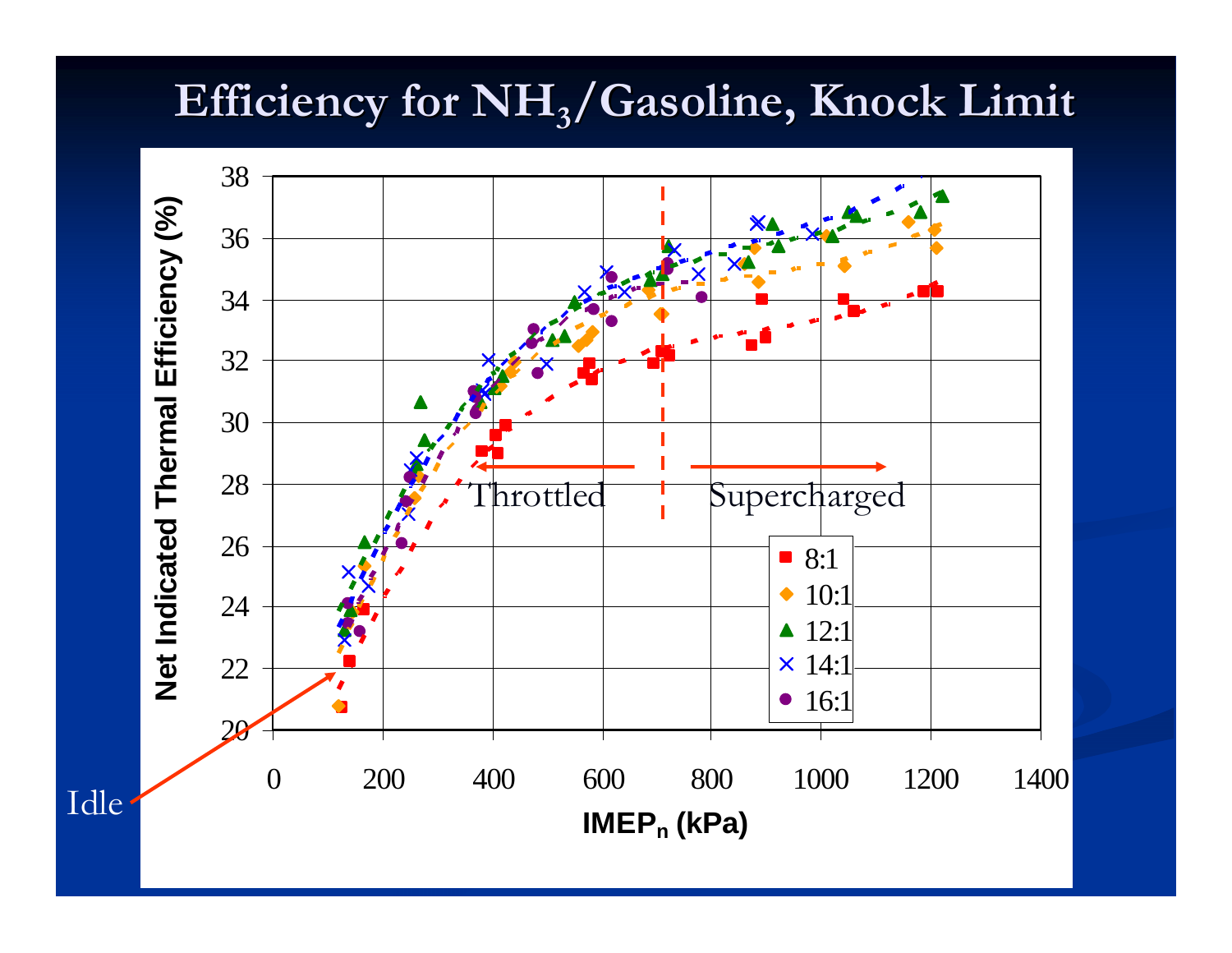# **Brake Thermal Efficiency Brake Thermal Efficiency**

![](_page_20_Figure_1.jpeg)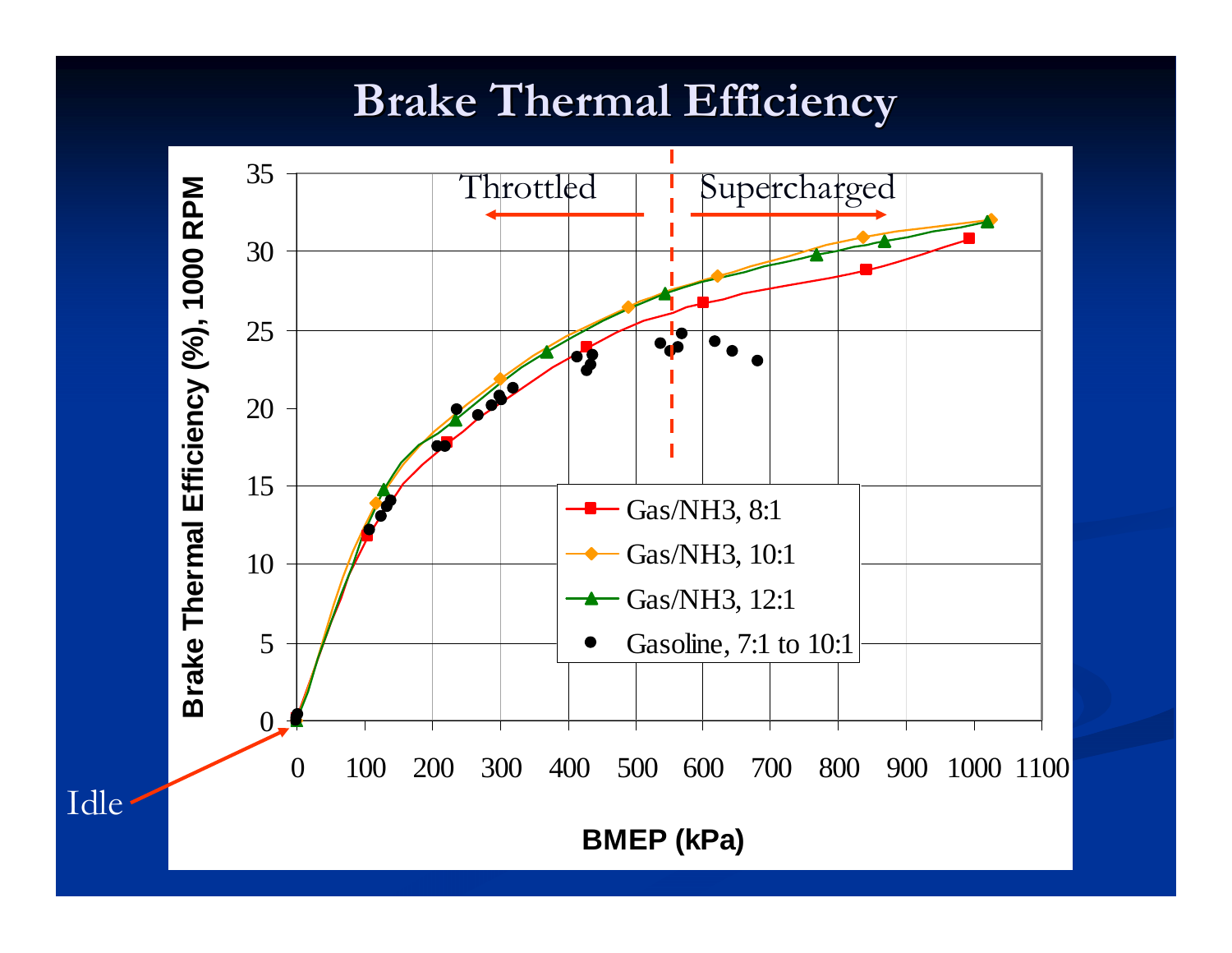![](_page_21_Figure_0.jpeg)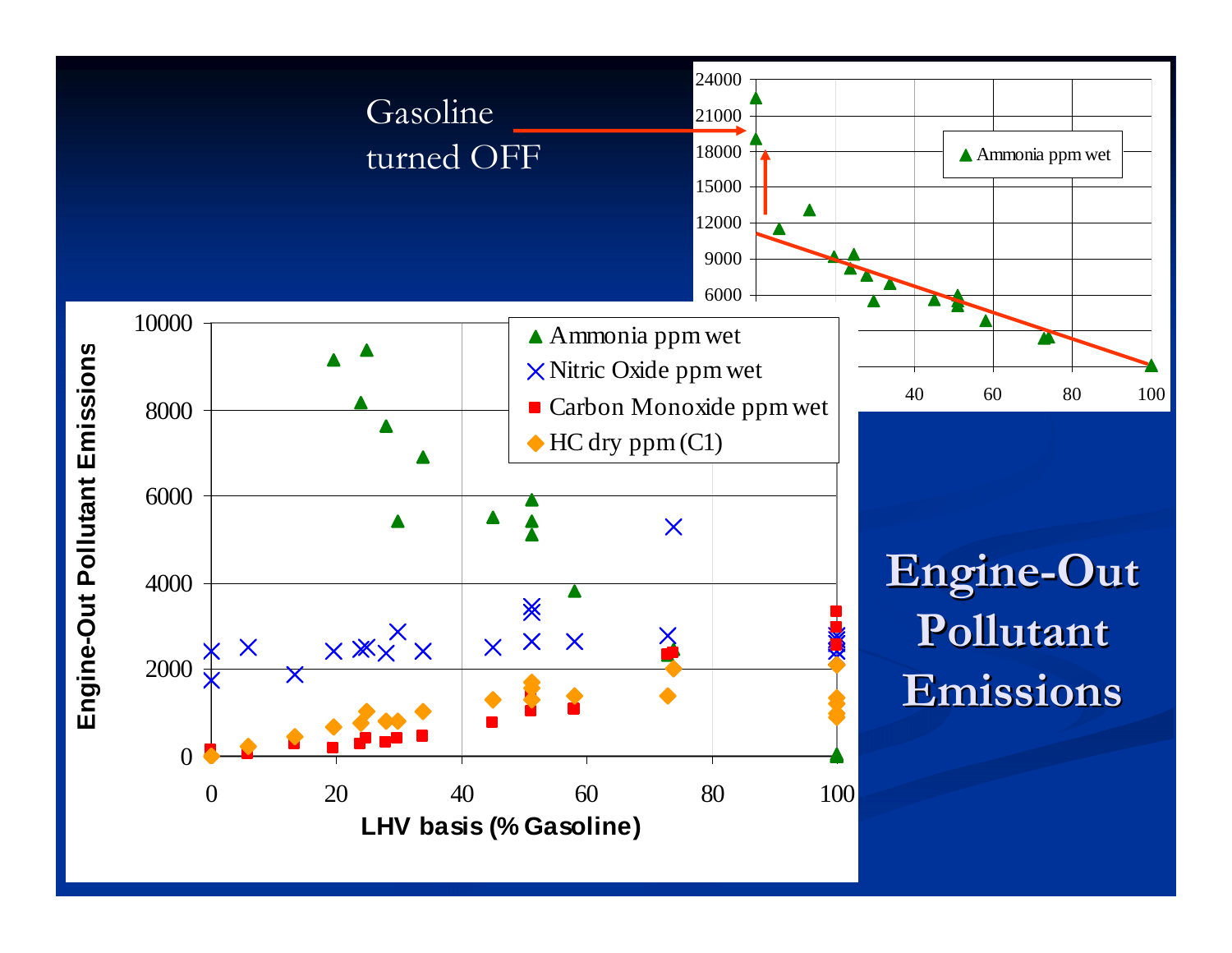# **Post Catalyst Emissions, Gasoline Only Post Catalyst Emissions, Gasoline Only**

![](_page_22_Figure_1.jpeg)

![](_page_22_Figure_2.jpeg)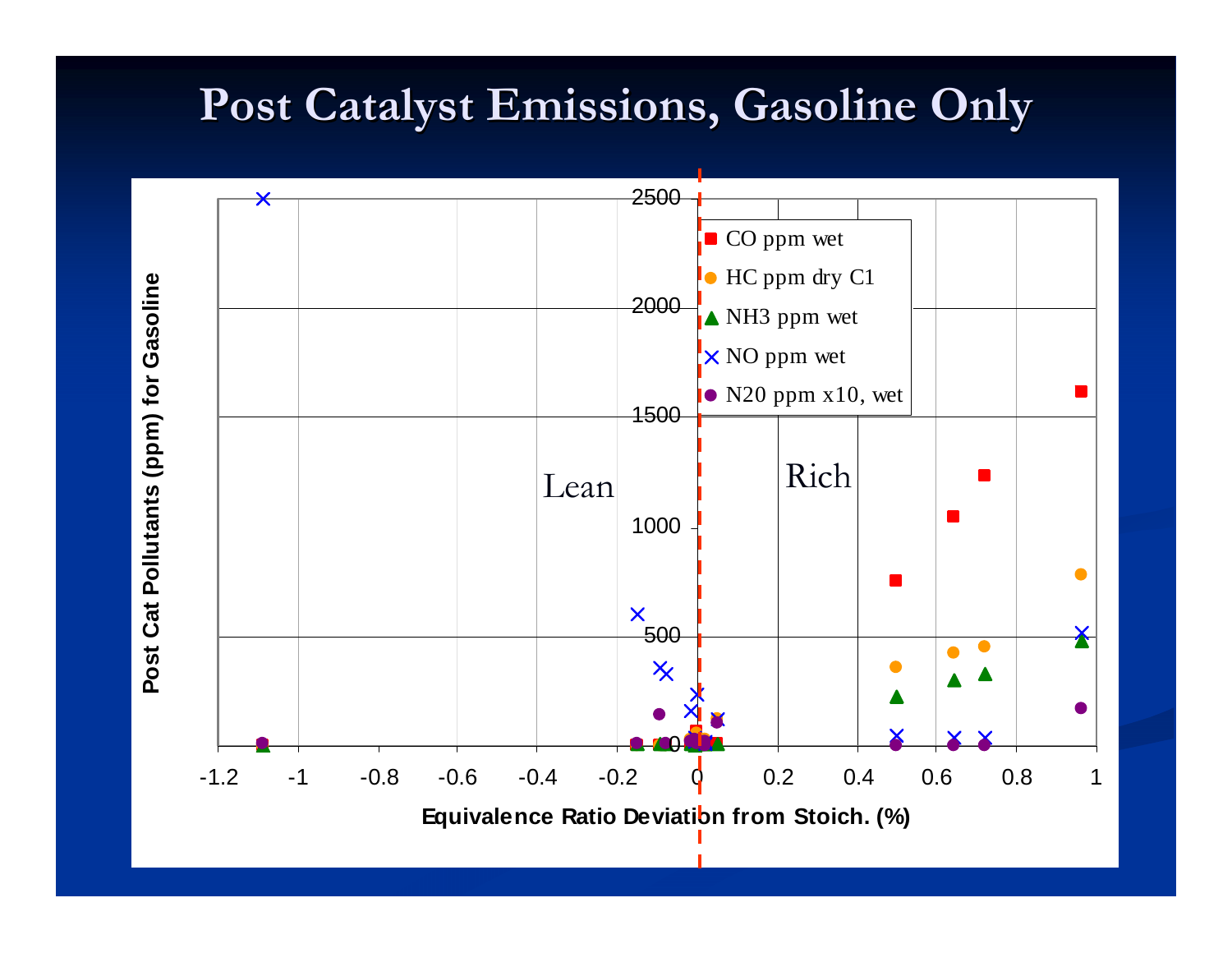# **Post Catalyst Emissions, Post Catalyst Emissions, ¼ Gas., ¾ NH 3**

![](_page_23_Figure_1.jpeg)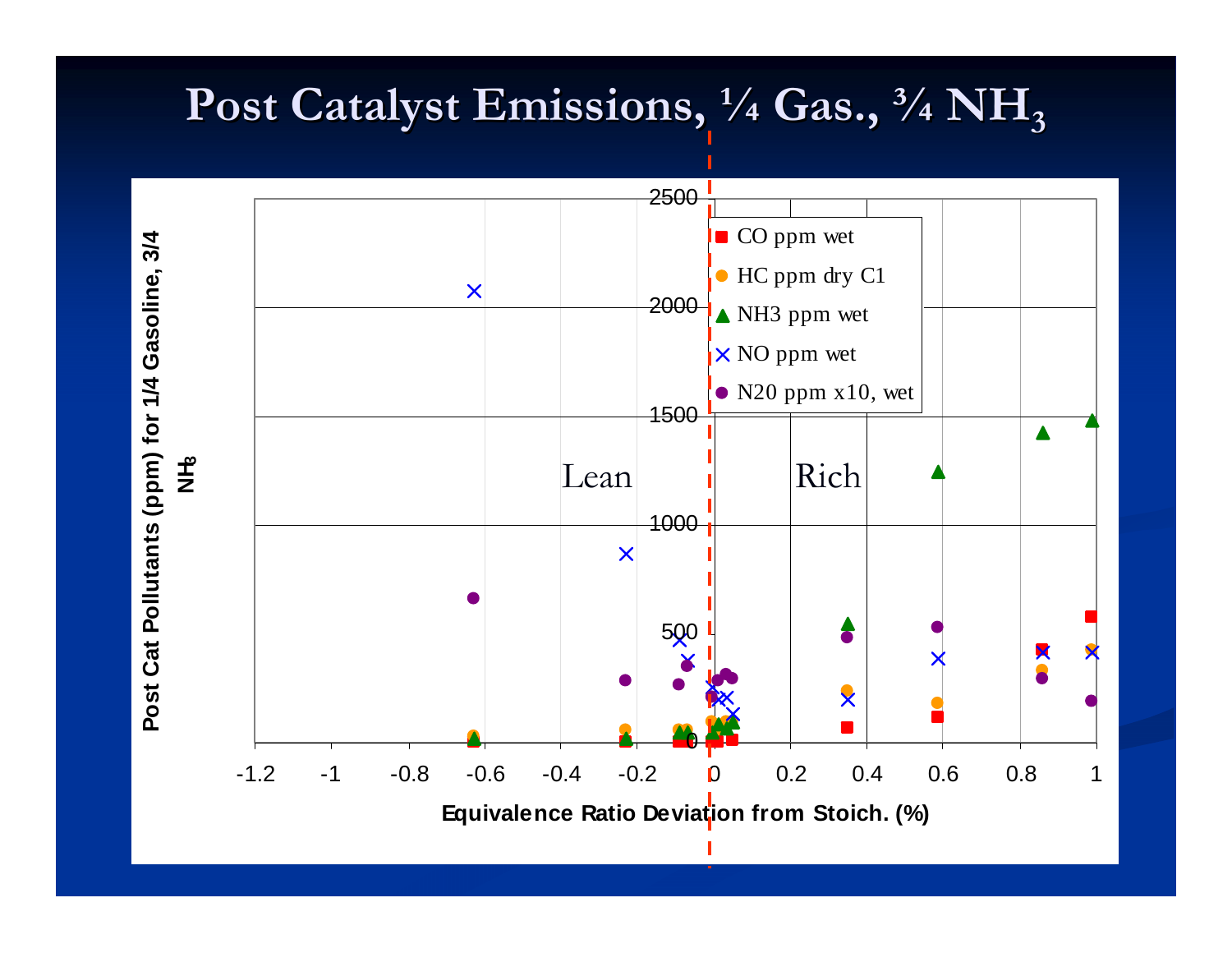# **Post Catalyst Emissions, Ammonia Only Post Catalyst Emissions, Ammonia Only**

![](_page_24_Figure_1.jpeg)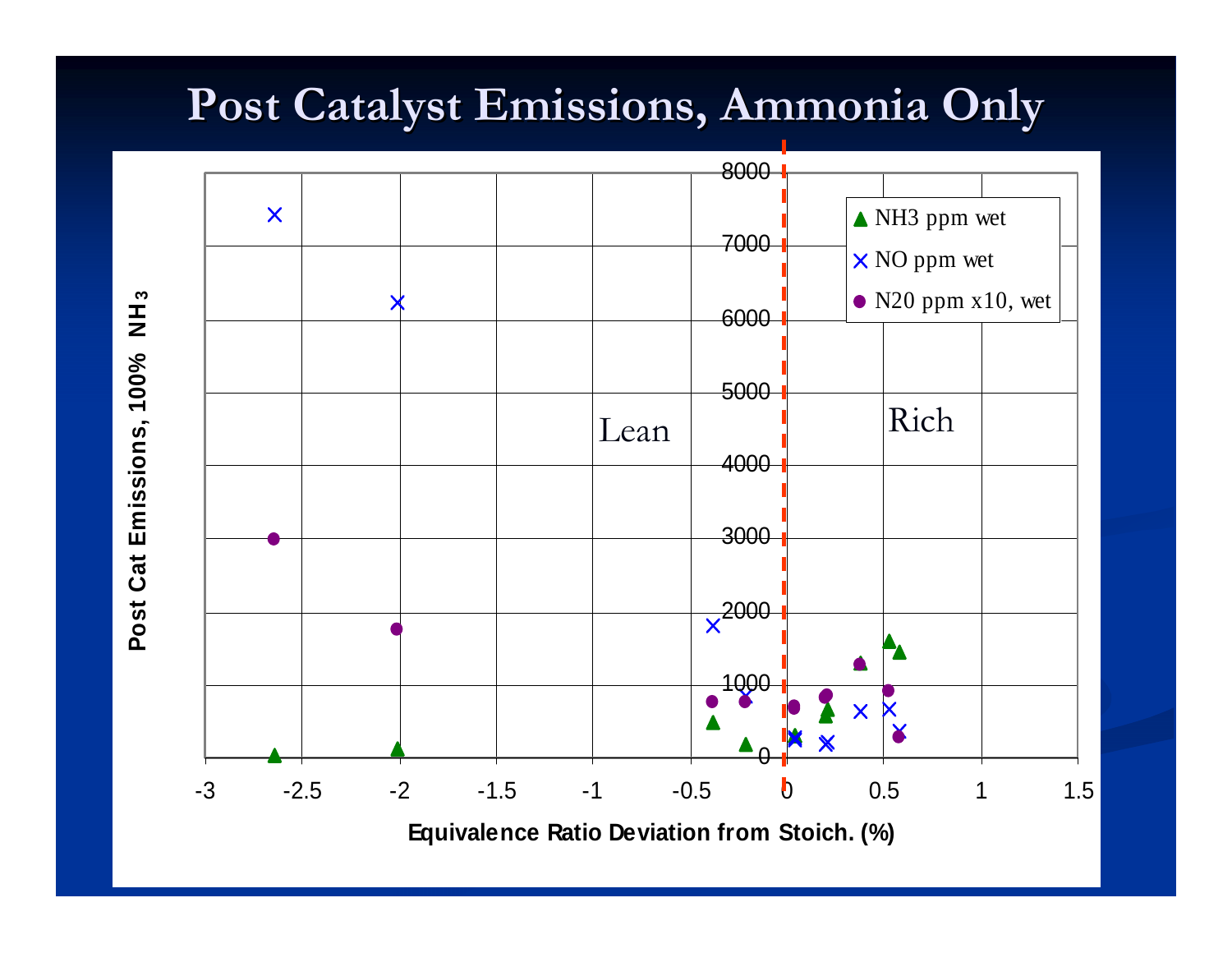## **Operating Conclusions Operating Conclusions**

- $\blacksquare$  The effect of compression ratio on the fuel mix at the rough limit was weaker than expected.
- $\blacksquare$  An efficiency improvement is obtained for a modestly increased compression ratio of 10:1 or perhaps 12:1. Knock and diminished return on efficiency make compression ratios above 12:1 undesirable.
- $\blacksquare$  The improved efficiency of the ammonia fueled engine is due mostly to the effective removal of the knock constraint at modest compression ratios, which allows the engine to operate with better mechanical efficiency and reduced pumping losses at arbitrarily high loads.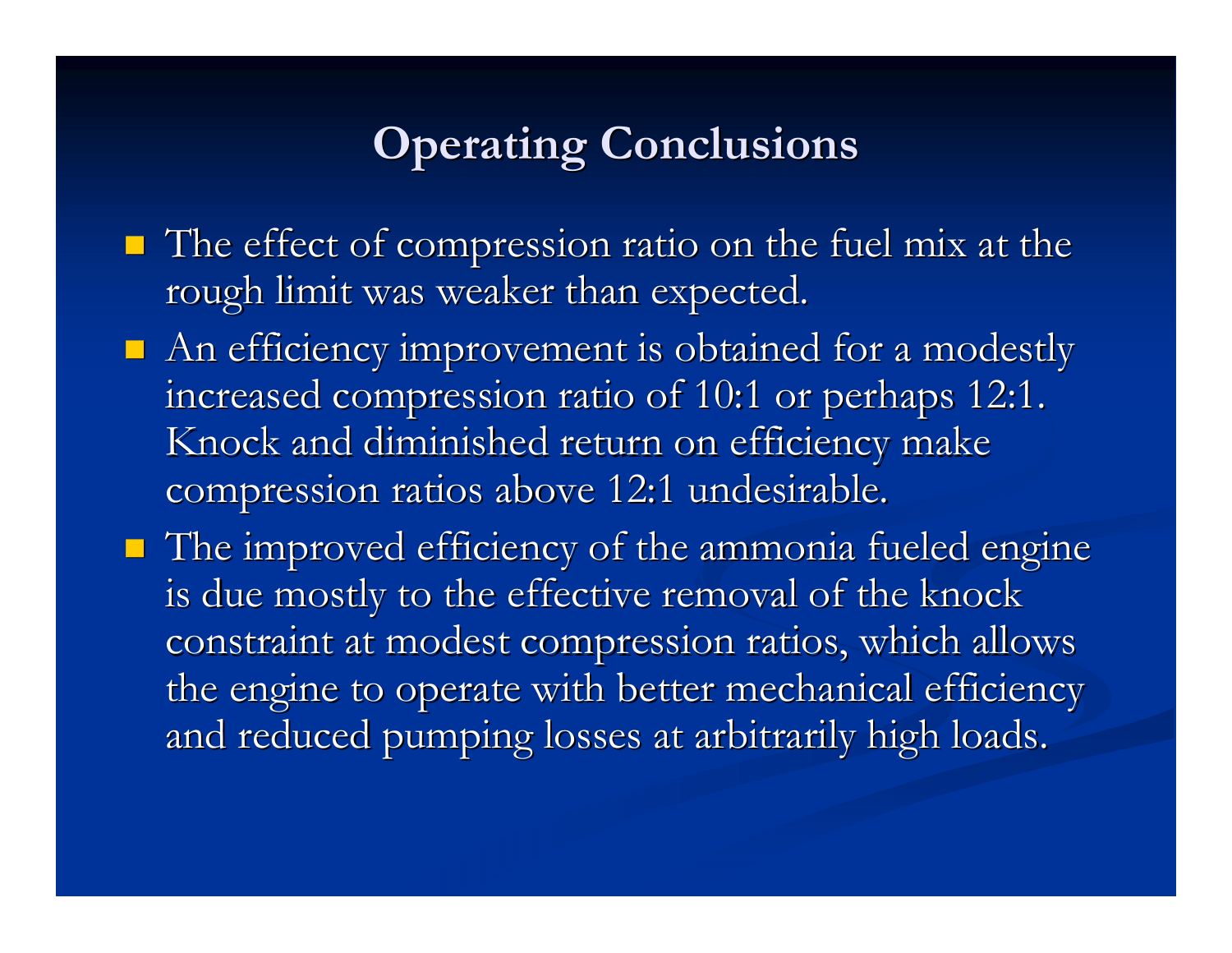### **Emissions Conclusions Emissions Conclusions**

- $\blacksquare$  Engine out emissions of hydrocarbons and carbon monoxide are replaced with ammonia when ammonia is substituted for gasoline.
- $\blacksquare$  Lean operation must be absolutely avoided with ammonia, otherwise post catalyst emissions of nitrogen oxides can exceed the engine out values.
- $\blacksquare$  Emissions clean up with a catalyst at stoichiometric, as they also do for gasoline.